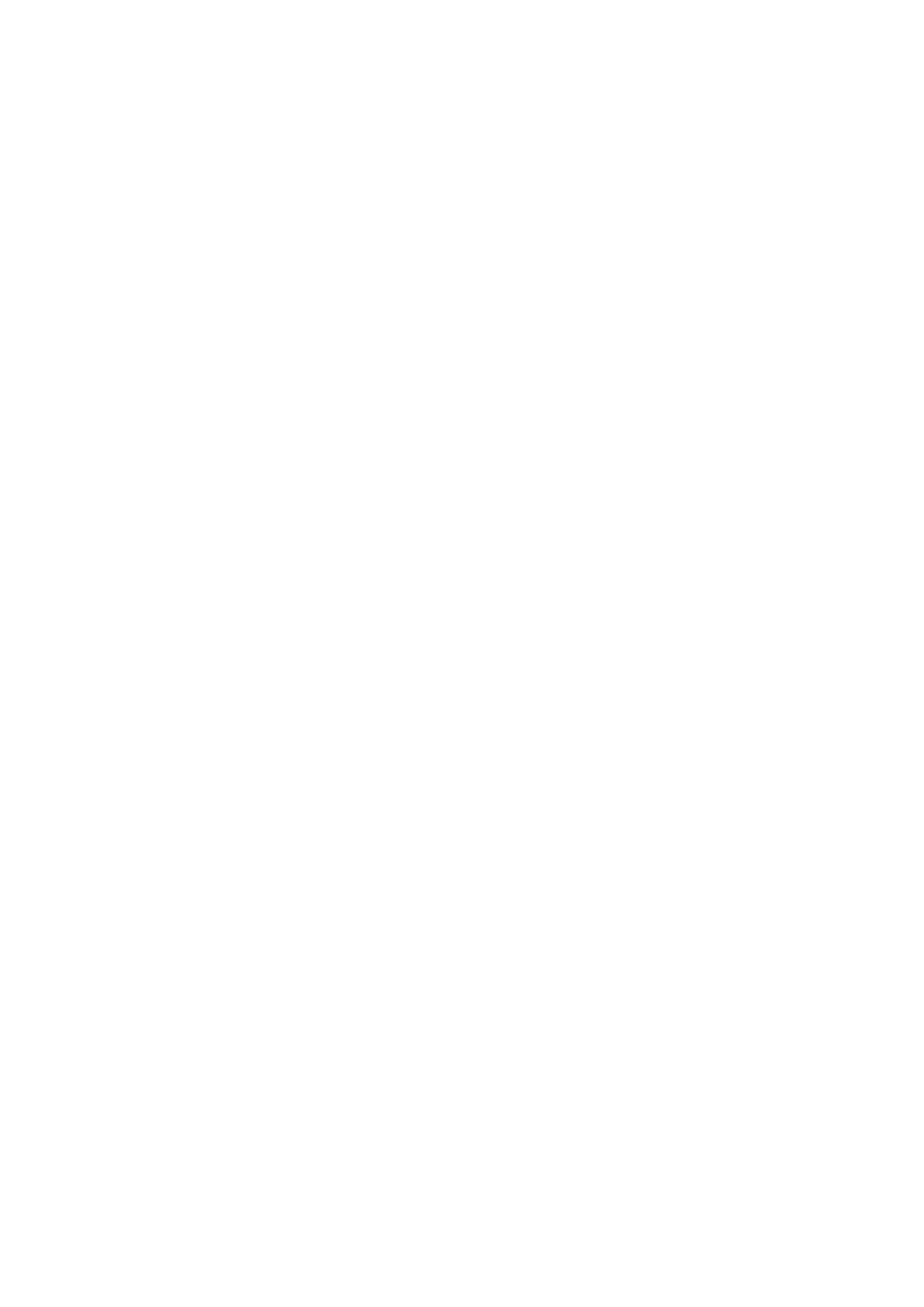

## **Chapter 1 Overview of Australia**

Australia is an extraordinary place for new business and foreign investment with a resilient economy, urbanized infrastructure, a skilled and multilingual workforce and a stable political environment. This guide outlines the laws and business practices in Australia, covering topics such as business acquisitions, foreign investment regulations, fundraising, consumer protection and product liability, banking regulation, and taxation.

Australia was ranked 14 in the World Economic Forum's Global Competitiveness Report 2018, due to its transparent public and private institutions, well-developed infrastructure, good macroeconomic environment, and strong health and primary education. This is supported by a strong and efficient financial system with a sound banking sector.

#### **The country, the people and the economy**

Australia is an island continent in the Asia-Pacific region with an area of about 7.6 million km2. Australia has a temperate climate in most of the inhabited areas and a tropical climate in the north. The official language is English.

Australia is a vibrant multicultural society with a population of approximately 25.2 million people. With an annual population growth rate of 1.6%, the domestic market is consistently expanding, making Australia an appealing destination for corporations looking to expand their services abroad.

The key sectors of the Australian economy are services (79.2%), construction (8.8%), manufacturing (7.4%), agriculture (2.7%) and mining (1.9%).

Given its strong economic outlook and significant trust in its political, legal and economic institutions, Australia is an extremely attractive destination for foreign direct investment (FDI). Australia consistently ranks within the top 10 FDI destinations in the world. Australia's largest sources of cumulative FDI are currently the US, Japan and the UK.

With an economy strongly linked to Asia - and in particular, China - there is also great optimism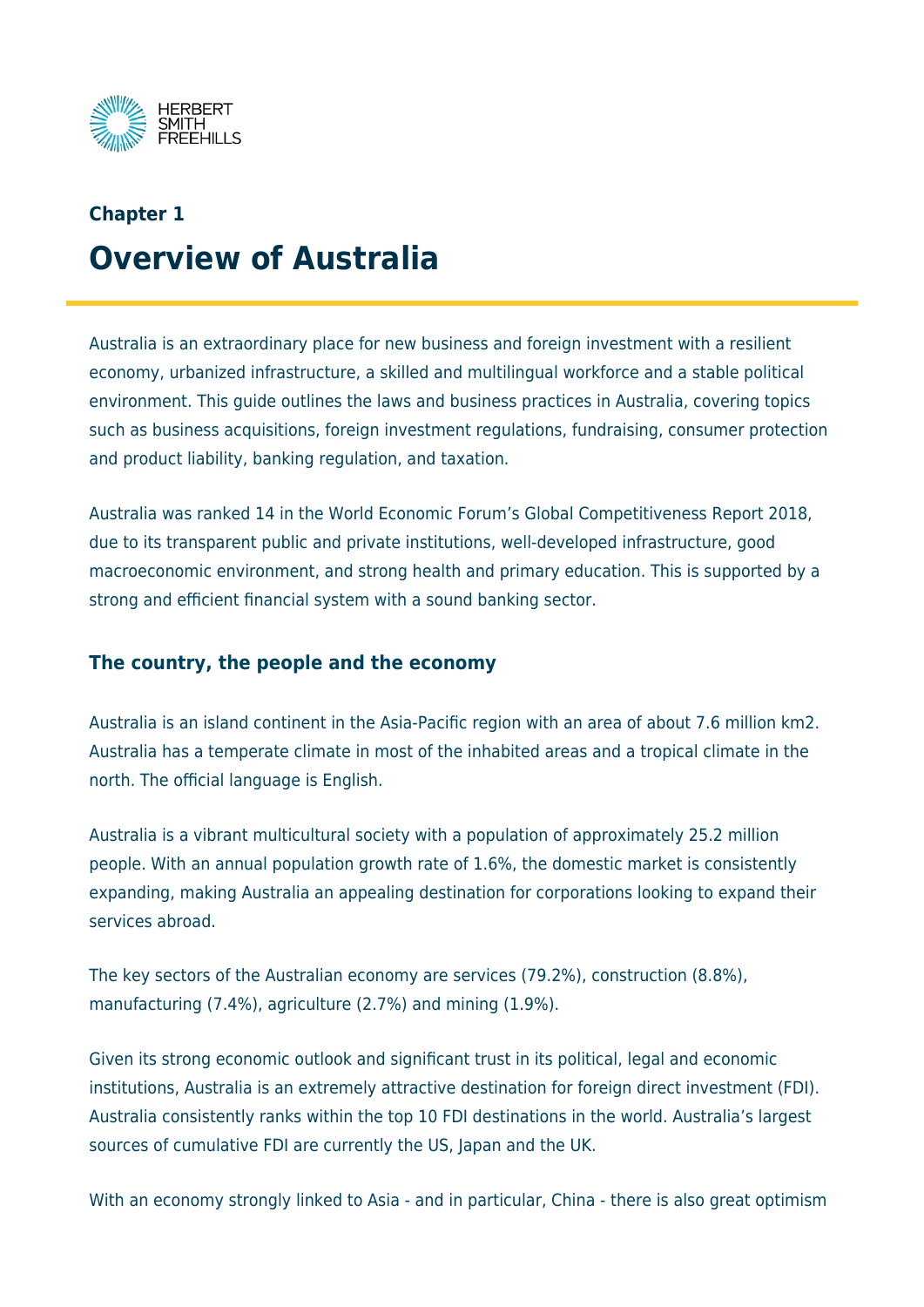in Australia's future economic development. In fact, Australia's economy has had uninterrupted growth in total GDP for 27 years, the longest in the developed world.

Australia has very strong export markets. Natural resources make up 49.1% of Australia's A\$215 billion in exports in 2018, followed by services (21.2%), manufacturing (11.5%) and rural (10.8%). Australia's top five export commodities in 2018 were iron ore, coal, education, gold and natural gas. Australia's top five trading partners are currently China, Japan, South Korea, the US and India.

Since 70% of the population resides in the major cities, particularly along the east coast in Brisbane, Sydney and Melbourne, most business activities occur in these areas.

#### **Government**

The Commonwealth of Australia consists of six states (New South Wales, Queensland, South Australia, Tasmania, Victoria and Western Australia), two major mainland territories (Australian Capital Territory and Northern Territory) and other minor territories. The capital city of Australia is Canberra.

There are three main levels of government in Australia:

- the Australian Government (also referred to as the Commonwealth or the "federal government")—primarily responsible for matters such as defence, foreign trade and international relations, income taxes, social welfare, immigration, telecommunications and broadcasting, commerce and currency;
- state governments—responsible for services such as education, health, housing, law enforcement, natural resources, roads and transport, and tourism; and
- local councils—responsible for services such as local roads, town planning, and waste removal and sanitation.

The structure of government in Australia is known as the "Westminster" system, similar to that of England. The three arms of government (at both federal and state levels) are:

- the legislature—makes the law;
- the executive—administers and polices the law; and
- the judiciary—interprets and applies the law, and rules on disputes.